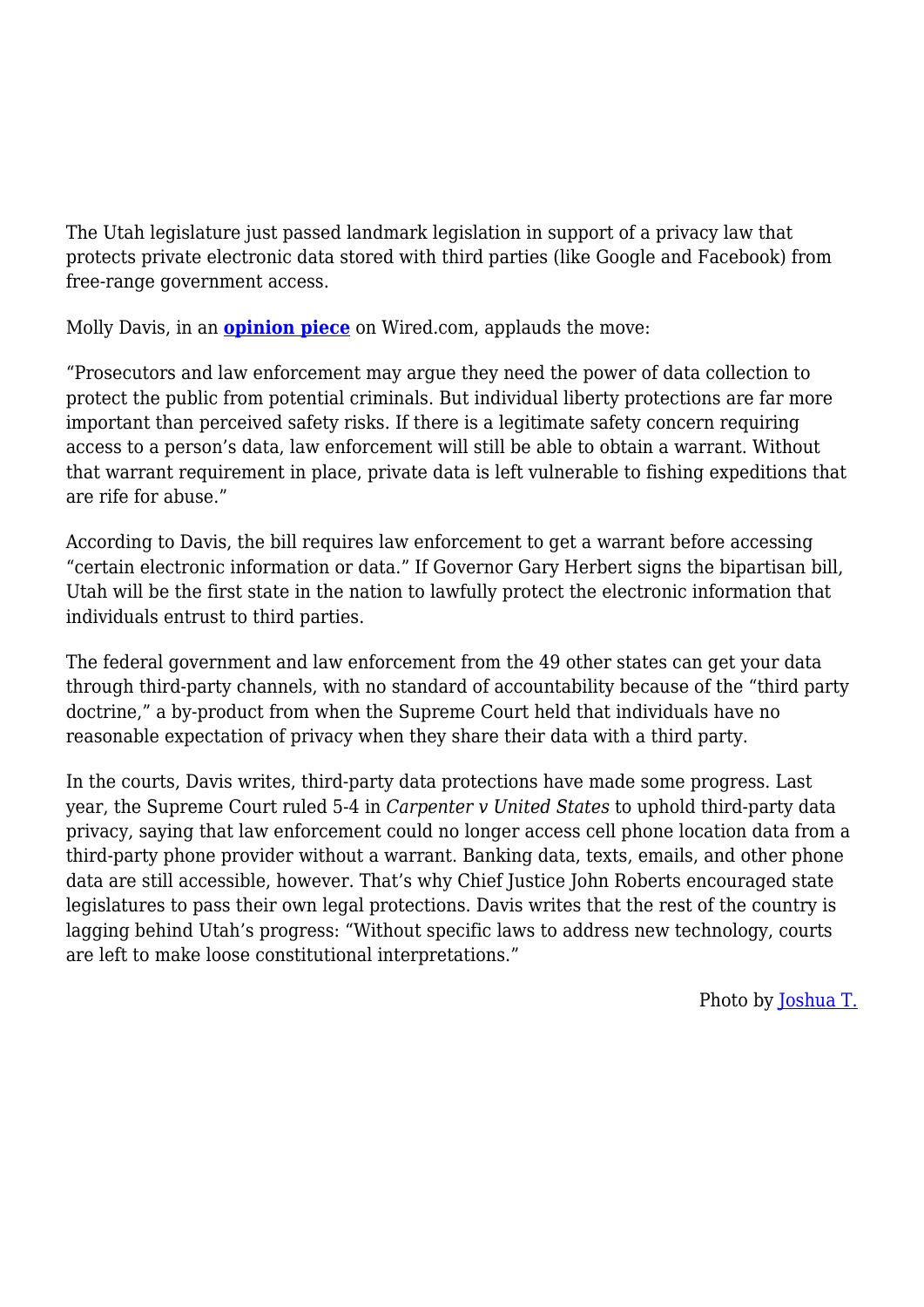

The Utah legislature just passed landmark legislation in support of a privacy law that protects private electronic data stored with third parties (like Google and Facebook) from free-range government access.

Molly Davis, in an opinion piece on Wired.com, applauds the move:

"Prosecutors and law enforcement may argue they need the power of data collection to protect the public from potential criminals. But individual liberty protections are far more important than perceived safety risks. If there is a legitimate safety concern requiring access to a person's data, law enforcement will still be able to obtain a warrant. Without that warrant requirement in place, private data is left vulnerable to fishing expeditions that are rife for abuse.

According to Davis, the bill requires law enforcement to get a warrant before accessing certain electronic information or data." If Governor Gary Herbert signs the bipartisan bill. Utah will be the first state in the nation to lawfully protect the electronic information that individuals

entrust to third parties.

The federal government and law enforcement from the 49 other states can get your data through third-party channels. with no standard of accountability because of the "third party doctrine," a byproduct from when the Supreme Court held that individuals have no reasonable expectation of privacy when they share their data with a third party.

In the courts. Davis writes. third-party data protections have made some progress. Last year, the Supreme Court ruled 5-4 in Carpenter v United States to uphold third-party data privacy, saying that law enforcement could no longer access cell phone location data from a third-party phone provider without a warrant. Banking data, texts, emails, and other phone data are still accessible, however. That's why Chief Justice John Roberts encouraged state legislatures to pass their own legal protections. Davis writes that the rest of the country is lagging behind Utah's progress: "Without specific laws to address new technology, courts are left to make loose constitutional interpretations."